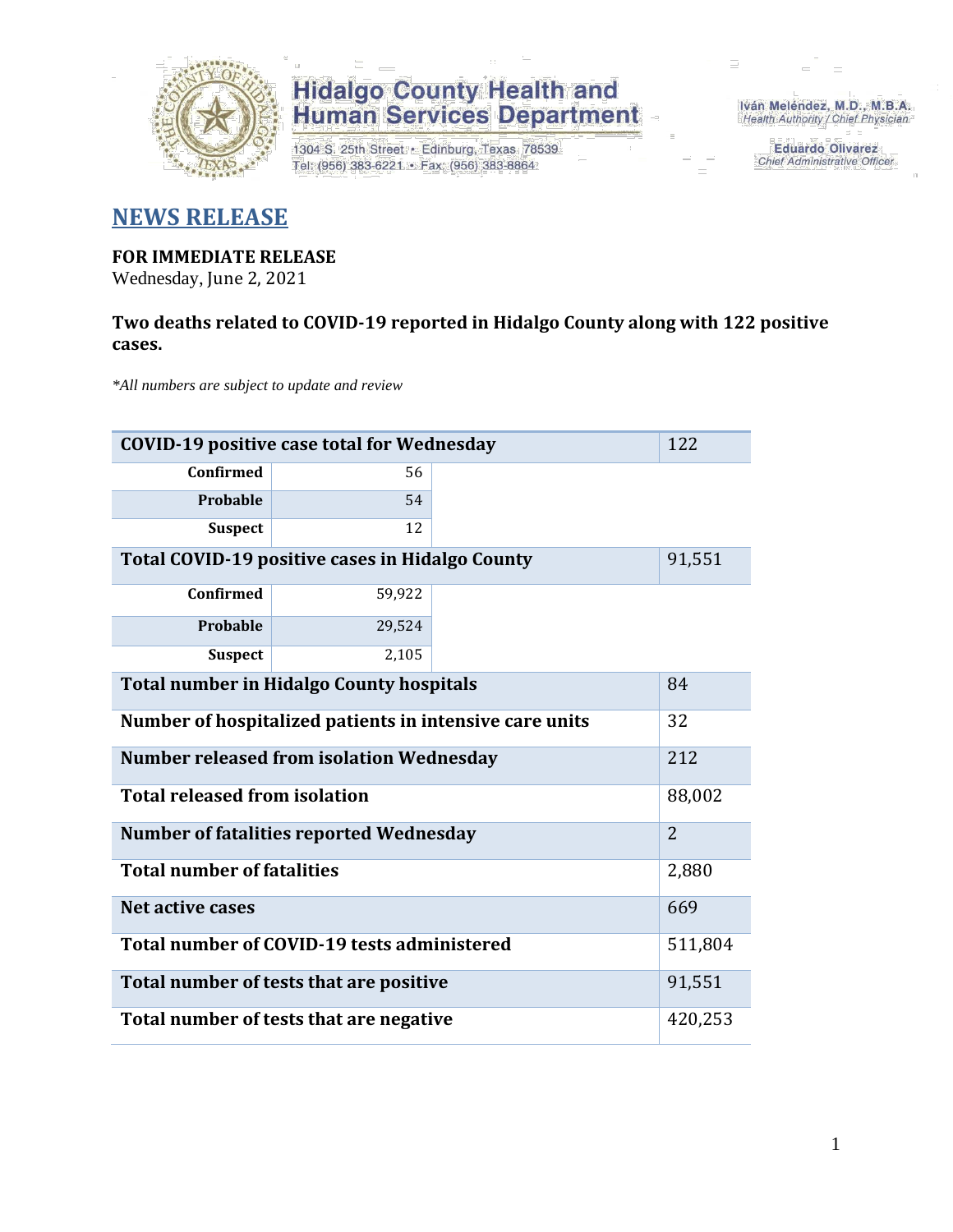

## **Hidalgo County Health and Human Services Department**

1304 S. 25th Street · Edinburg, Texas 78539 Tel: (956) 383-6221 · Fax: (956) 383-8864

Iván Meléndez, M.D., M.B.A. Health Authority / Chief Physician

> **Eduardo Olivarez Chief Administrative Officer**

*Hidalgo County uses the case status definition provided by the Texas Department of State Health Service's 2020 Epi Case Criteria Guide revised November 2020.*

- *1. Confirmed: A person who has tested positive through a molecular or PCR (oral or nasal swabs) test that looks for the presence of the virus's genetic material.*
- *2. Probable: A person who meets presumptive laboratory evidence through detection of COVID-19 by antigen test in a respiratory specimen.*
- *3. Suspect: A person who meets supported laboratory evidence through detection of specific antibodies in serum, plasma, whole body, and no prior history of being confirmed or probable case.*

*For more information of case status definition for COVID-19, please refer to:*

[https://www.dshs.state.tx.us/IDCU/investigation/epi-case-criteria-guide/2020-Epi-Case-Criteria-](https://www.dshs.state.tx.us/IDCU/investigation/epi-case-criteria-guide/2020-Epi-Case-Criteria-Guide.pdf)[Guide.pdf](https://www.dshs.state.tx.us/IDCU/investigation/epi-case-criteria-guide/2020-Epi-Case-Criteria-Guide.pdf)

The deaths include:

|  | Age Gender             | <b>City</b>                         |
|--|------------------------|-------------------------------------|
|  | $1 \mid 50s \mid$ Male | Alamo                               |
|  |                        | $\vert$ 2   50s   Female   Edinburg |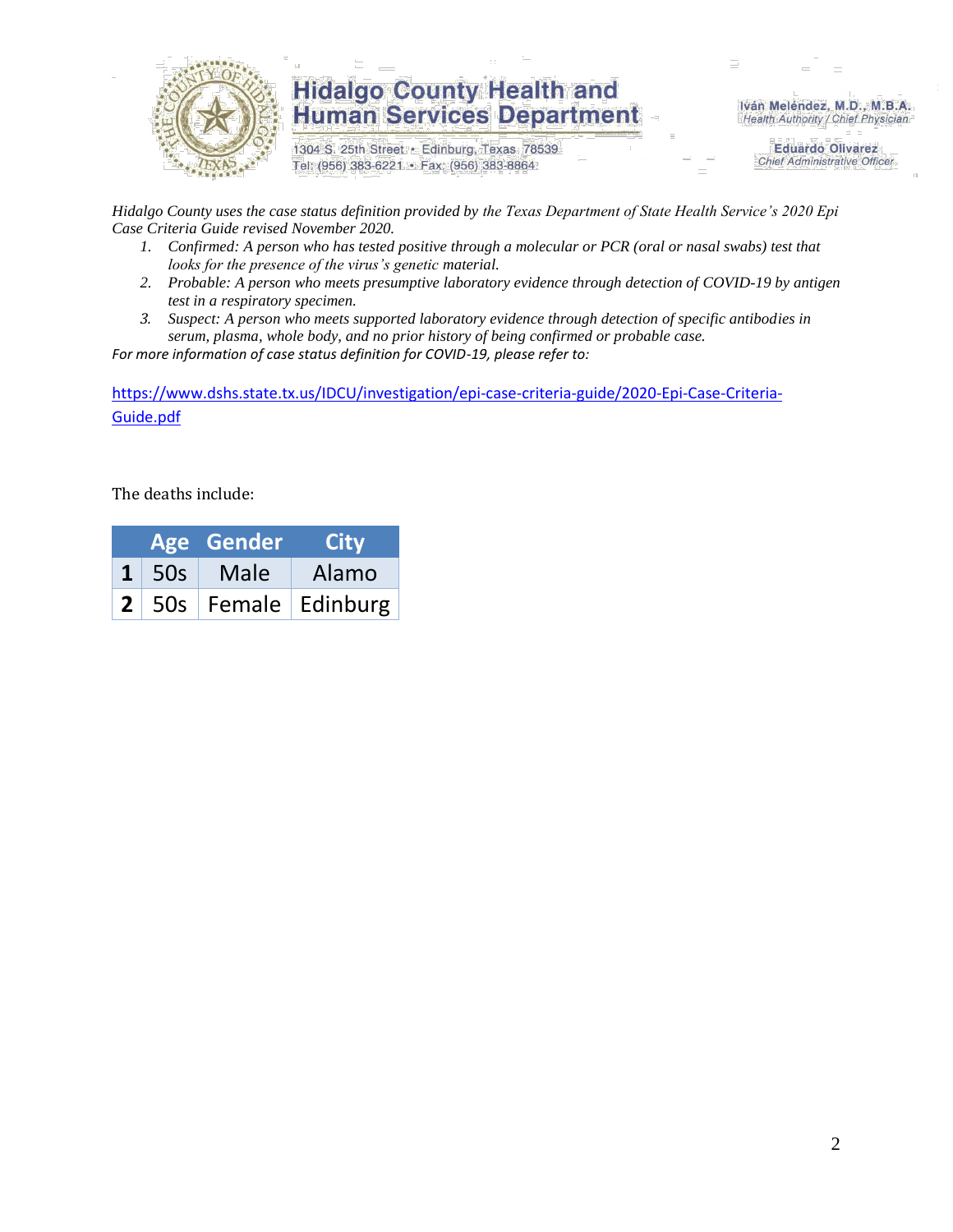

## **Hidalgo County Health and<br>Human Services Department**

1304 S. 25th Street · Edinburg, Texas 78539 Tel: (956) 383-6221 · Fax: (956) 383-8864

Iván Meléndez, M.D., M.B.A.<br>Health Authority / Chief Physician

**Eduardo Olivarez** Chief Administrative Officer

#### Wednesday, June 2, 2021 positive cases include:

|                         | <b>Age Range</b> | Gender                                                                                                     | <b>City</b> |    | <b>Age Range</b> | Gender                                                                                                     | <b>City</b> |
|-------------------------|------------------|------------------------------------------------------------------------------------------------------------|-------------|----|------------------|------------------------------------------------------------------------------------------------------------|-------------|
| $\mathbf{1}$            | $0 - 19$         | F                                                                                                          | Alamo       | 62 | 20s              | F                                                                                                          | Mission     |
| 2                       | $0 - 19$         | F                                                                                                          | Alamo       | 63 | 20s              | M                                                                                                          | Mission     |
| 3                       | 30 <sub>s</sub>  | $\mathsf{M}% _{T}=\mathsf{M}_{T}\!\left( a,b\right) ,\ \mathsf{M}_{T}=\mathsf{M}_{T}\!\left( a,b\right) ,$ | Alamo       | 64 | 30 <sub>s</sub>  | $\mathsf{M}% _{T}=\mathsf{M}_{T}\!\left( a,b\right) ,\ \mathsf{M}_{T}=\mathsf{M}_{T}\!\left( a,b\right) ,$ | Mission     |
| 4                       | 40s              | М                                                                                                          | Alamo       | 65 | 40s              | F                                                                                                          | Mission     |
| 5                       | $0 - 19$         | F                                                                                                          | Alton       | 66 | 40s              | M                                                                                                          | Mission     |
| 6                       | 40s              | F                                                                                                          | Alton       | 67 | 50s              | F                                                                                                          | Mission     |
| $\overline{\mathbf{z}}$ | 40s              | M                                                                                                          | Alton       | 68 | 50s              | $\mathsf F$                                                                                                | Mission     |
| 8                       | $0 - 19$         | M                                                                                                          | Donna       | 69 | 50s              | M                                                                                                          | Mission     |
| 9                       | $0 - 19$         | M                                                                                                          | Donna       | 70 | 50s              | $\mathsf F$                                                                                                | Mission     |
| 10                      | $0 - 19$         | F                                                                                                          | Donna       | 71 | 50s              | F                                                                                                          | Mission     |
| 11                      | 40s              | F                                                                                                          | Donna       | 72 | 60s              | $\mathsf{M}% _{T}=\mathsf{M}_{T}\!\left( a,b\right) ,\ \mathsf{M}_{T}=\mathsf{M}_{T}\!\left( a,b\right) ,$ | Mission     |
| 12                      | $0 - 19$         | M                                                                                                          | Edinburg    | 73 | $70+$            | M                                                                                                          | Mission     |
| 13                      | $0 - 19$         | M                                                                                                          | Edinburg    | 74 | $0 - 19$         | M                                                                                                          | Pharr       |
| 14                      | $0 - 19$         | M                                                                                                          | Edinburg    | 75 | $0 - 19$         | M                                                                                                          | Pharr       |
| 15                      | $0 - 19$         | F                                                                                                          | Edinburg    | 76 | $0 - 19$         | M                                                                                                          | Pharr       |
| 16                      | $0 - 19$         | M                                                                                                          | Edinburg    | 77 | 20s              | M                                                                                                          | Pharr       |
| 17                      | $0 - 19$         | F                                                                                                          | Edinburg    | 78 | 20s              | F                                                                                                          | Pharr       |
| 18                      | $0 - 19$         | M                                                                                                          | Edinburg    | 79 | 40s              | M                                                                                                          | Pharr       |
| 19                      | $0 - 19$         | M                                                                                                          | Edinburg    | 80 | 50s              | $\mathsf F$                                                                                                | Pharr       |
| 20                      | $0 - 19$         | M                                                                                                          | Edinburg    | 81 | 50s              | F                                                                                                          | Pharr       |
| 21                      | 30s              | M                                                                                                          | Edinburg    | 82 | 50s              | $\mathsf F$                                                                                                | Pharr       |
| 22                      | 40s              | F                                                                                                          | Edinburg    | 83 | $0 - 19$         | F                                                                                                          | San Juan    |
| 23                      | 40s              | M                                                                                                          | Edinburg    | 84 | $0 - 19$         | $\mathsf{M}% _{T}=\mathsf{M}_{T}\!\left( a,b\right) ,\ \mathsf{M}_{T}=\mathsf{M}_{T}\!\left( a,b\right) ,$ | San Juan    |
| 24                      | 50s              | M                                                                                                          | Edinburg    | 85 | 20s              | F                                                                                                          | San Juan    |
| 25                      | 50s              | M                                                                                                          | Edinburg    | 86 | 20s              | F                                                                                                          | San Juan    |
| 26                      | 50s              | F                                                                                                          | Edinburg    | 87 | 30 <sub>s</sub>  | M                                                                                                          | San Juan    |
| 27                      | $0 - 19$         | M                                                                                                          | McAllen     | 88 | 50s              | ${\sf M}$                                                                                                  | San Juan    |
| 28                      | $0 - 19$         | М                                                                                                          | McAllen     | 89 | $0 - 19$         | F.                                                                                                         | Undisclosed |
| 29                      | $0 - 19$         | M                                                                                                          | McAllen     | 90 | $0 - 19$         | $\mathsf{M}% _{T}=\mathsf{M}_{T}\!\left( a,b\right) ,\ \mathsf{M}_{T}=\mathsf{M}_{T}\!\left( a,b\right) ,$ | Undisclosed |
| 30                      | $0 - 19$         | M                                                                                                          | McAllen     | 91 | $0 - 19$         | M                                                                                                          | Undisclosed |
| 31                      | $0 - 19$         | M                                                                                                          | McAllen     | 92 | $0 - 19$         | $\mathsf F$                                                                                                | Undisclosed |
| 32                      | $0 - 19$         | M                                                                                                          | McAllen     | 93 | 20s              | M                                                                                                          | Undisclosed |
| 33                      | $0 - 19$         | F                                                                                                          | McAllen     | 94 | 20s              | $\mathsf{M}% _{T}=\mathsf{M}_{T}\!\left( a,b\right) ,\ \mathsf{M}_{T}=\mathsf{M}_{T}\!\left( a,b\right) ,$ | Undisclosed |
| 34                      | $0 - 19$         | F                                                                                                          | McAllen     | 95 | 30 <sub>s</sub>  | F                                                                                                          | Undisclosed |